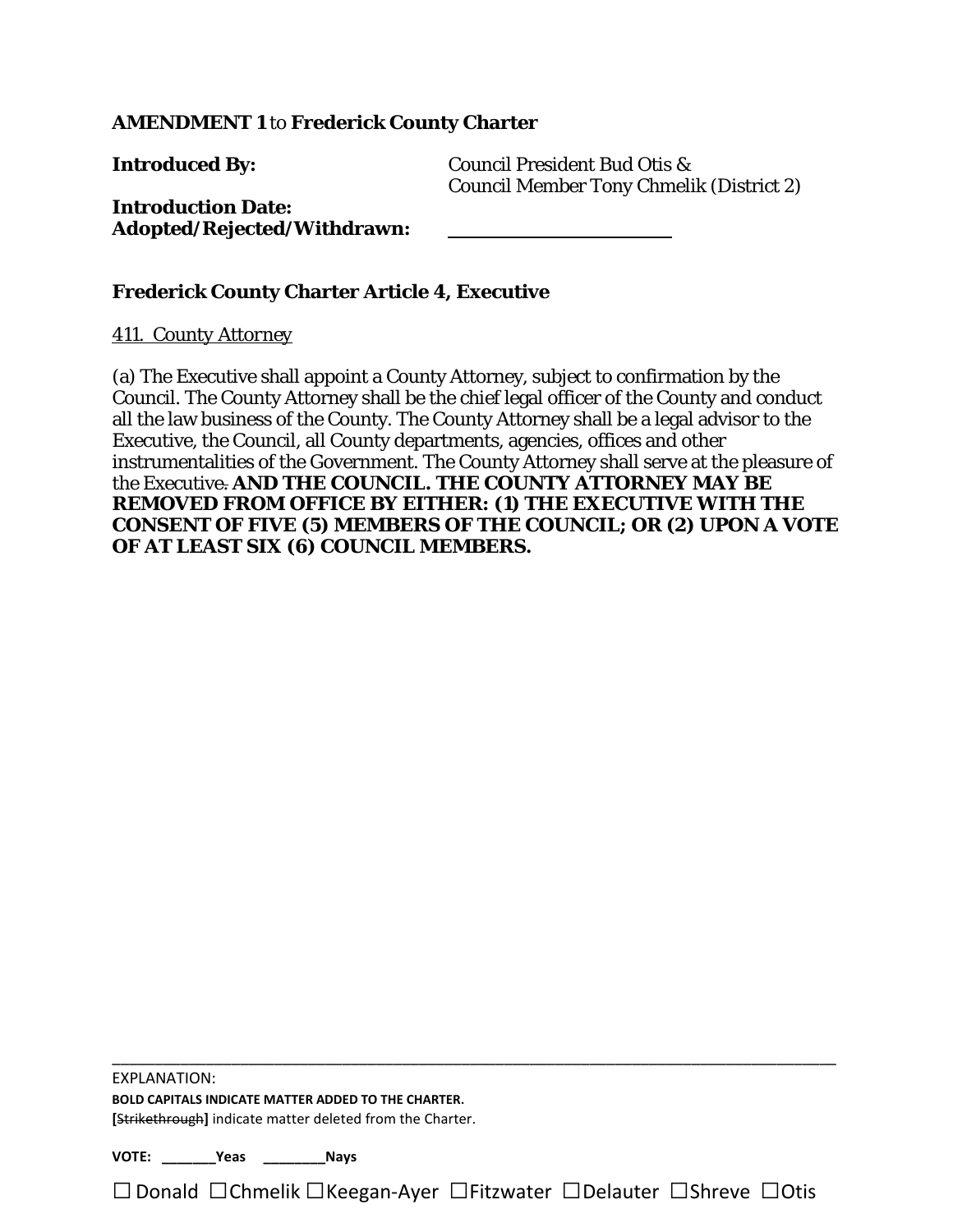## **AMENDMENT 3** to **Frederick County Charter**

| <b>Introduced By:</b>       | <b>Council Member Chmelik (District 2)</b> |  |
|-----------------------------|--------------------------------------------|--|
| <b>Introduction Date:</b>   |                                            |  |
| Adopted/Rejected/Withdrawn: |                                            |  |

## **Frederick County Charter Article 5, Budget and Finance**

## *506. Action on the Budget by the Council*

(a) After a public hearing, the Council may decrease**, increase** or delete any items in the Budget, except those required by State law, by provisions for debt services on obligations then outstanding for estimated cash deficits. The Council shall have no power to change the form of the Budget as submitted by the Executive, to alter revenue estimates, or to increase any expenditure **the Budget** recommended by the Executive, unless expressly provided in State law and except to correct mathematical errors. **An increase of any item shall have an offsetting and equal decrease.**

(c) A decrease, **addition**, or deletion of one or more items in the Budget may not constitute a change of substance in the proposed Budget if the decrease, **addition**, or deletion constitutes less than one percent change in the total Budget or less than fifty percent decrease in any one line item in the Budget.

EXPLANATION:

**BOLD CAPITALS INDICATE MATTER ADDED TO THE CHARTER**. **[**Strikethrough**]** indicate matter deleted from the Charter.

**VOTE: \_\_\_\_\_\_\_Yeas \_\_\_\_\_\_\_\_Nays**

□Donald □Chmelik □Keegan-Ayer □Fitzwater □Delauter □Shreve □Otis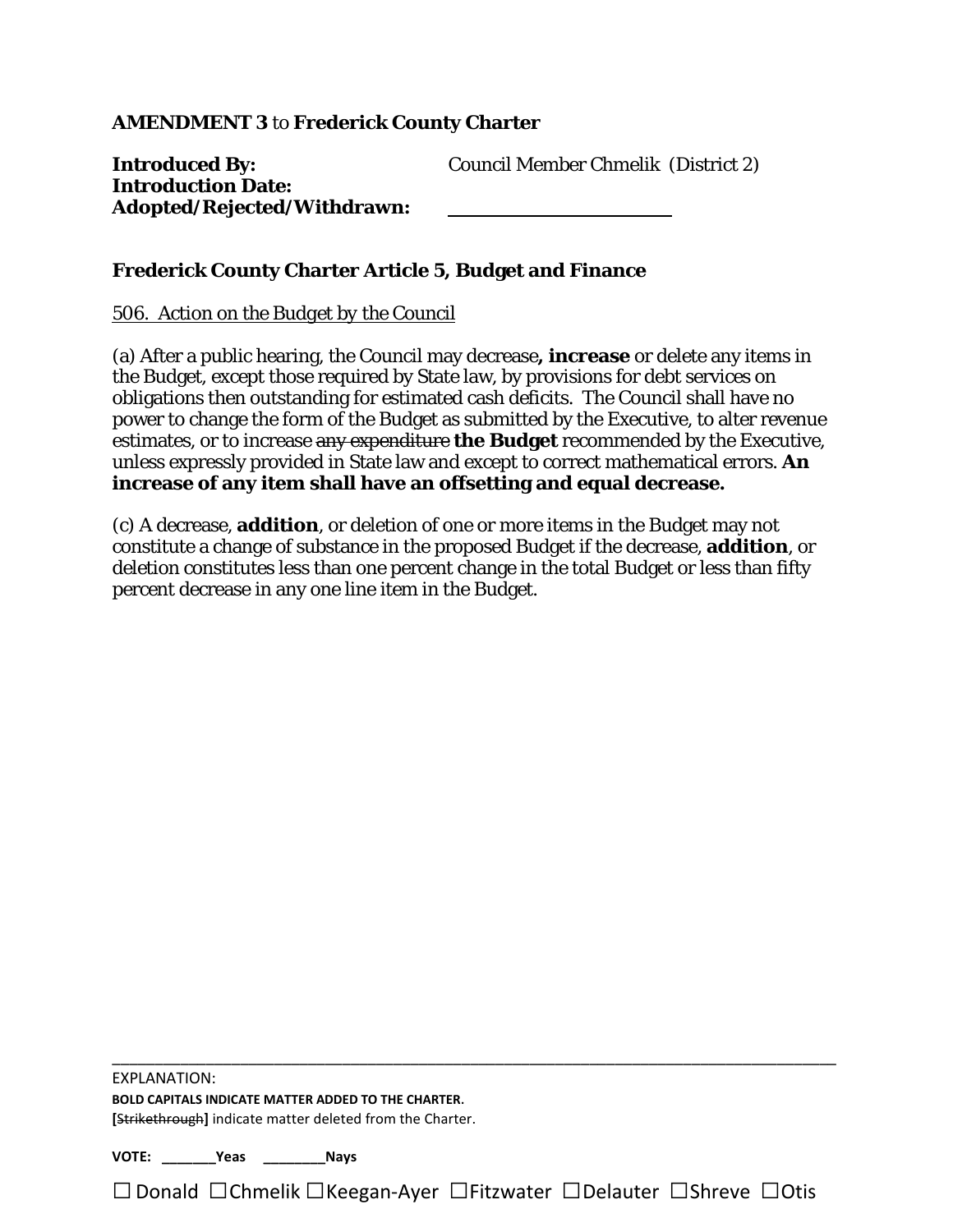**AMENDMENT 4** to **Frederick County Charter**

**Introduced By:** Council Member Fitzwater (District 4) **Introduction Date: Adopted/Rejected/Withdrawn:**

**Frederick County Charter Article 7, Miscellaneous**

**705. COLLECTIVE BARGAINING** 

**THE COUNCIL SHALL PROVIDE FOR COLLECTIVE BARGAINING FOR NON-MANAGEMENT COUNTY EMPLOYEES OF WAGES, HOURS AND OTHER TERMS AND CONDITIONS OF EMPLOYMENT.** 

EXPLANATION:

**BOLD CAPITALS INDICATE MATTER ADDED TO THE CHARTER**. **[**Strikethrough**]** indicate matter deleted from the Charter.

**VOTE: \_\_\_\_\_\_\_Yeas \_\_\_\_\_\_\_\_Nays**

□Donald □Chmelik □Keegan-Ayer □Fitzwater □Delauter □Shreve □Otis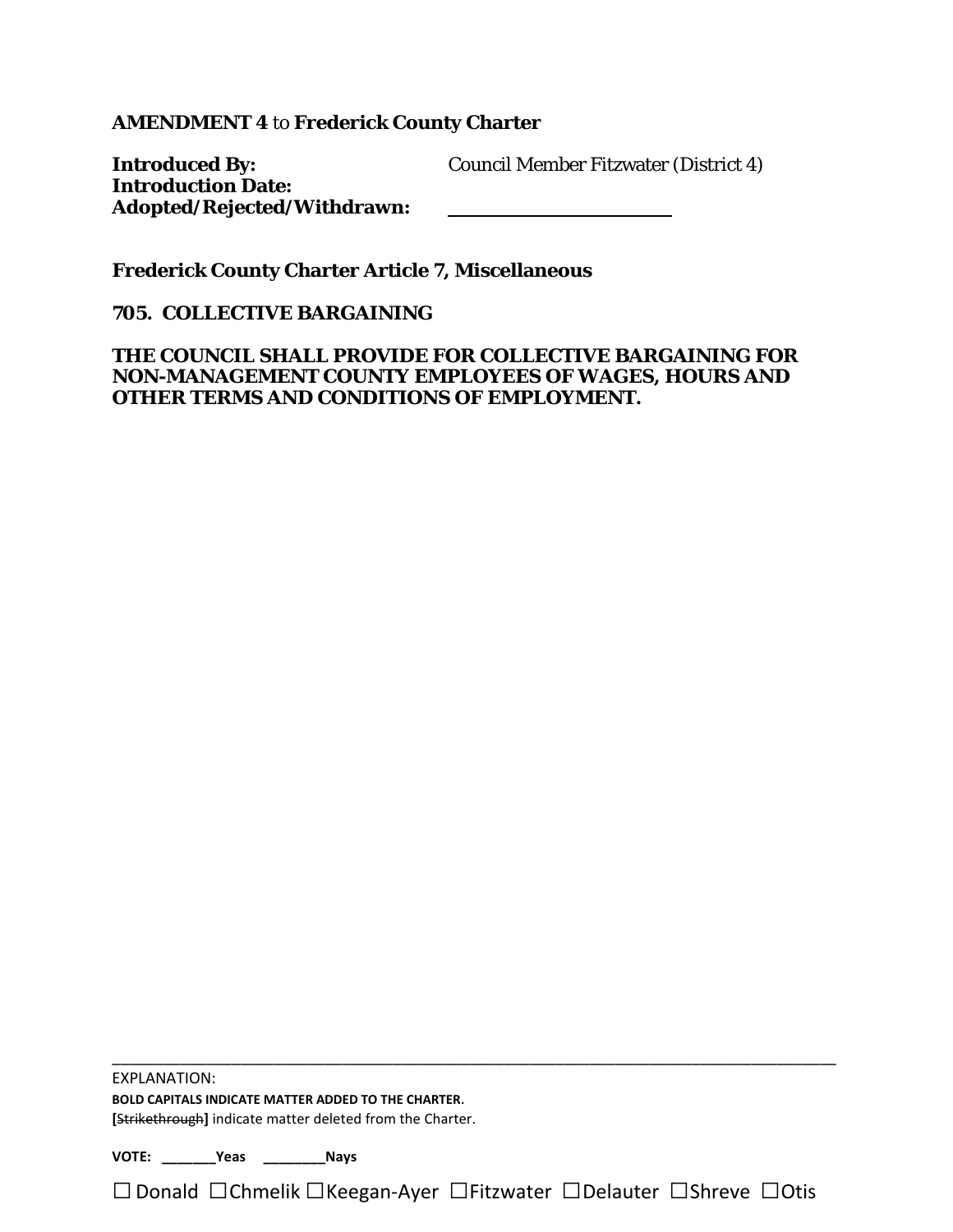**Introduced By:** Council Member Keegan-Ayer (District 3) **Introduction Date: Adopted/Rejected/Withdrawn:**

# **Frederick County Charter Article 3, Legislative Process**

#### *307. Effective Date of Laws*

(a) The Annual Budget and Appropriations Ordinance shall take effect on the first day of the fiscal year to which it applies. All other laws, **EXCEPT FOR EXPEDITED LEGISLATION,** shall take effect sixty calendar days after enactment, except in the event a law provides for a later effective date or is referred to the voters under Section 308 of this Charter.

**(B) EXPEDITED LEGISLATION IS LEGISLATION CONTAINING A SECTION DECLARING THAT IT IS NECESSARY FOR THE IMMEDIATE PROTECTION OF THE PUBLIC HEALTH, SAFETY, OR WELFARE AND HAS THE SAME MEANING AS "EMERGENCY LEGISLATION" IN ARTICLE XI-A, SECTION 3 OF THE MARYLAND CONSTITUTION.**

**(C) EXPEDITED LEGISLATION SHALL TAKE EFFECT ON THE DATE IT IS ENACTED UNLESS A DIFFERENT DATE IS PRESCRIBED IN THE LEGISLATION.**

#### *308. Referendum*

(d) Whenever a petition complying with all the provisions of law and this Charter is filed, the referred law, or the referred portion of law, **OTHER THAN EXPEDITED LEGISLATION**, may not take effect until thirty days after approval by a majority of voters. **EXPEDITED LEGISLATION SHALL REMAIN IN EFFECT FROM THE DATE IT BECOMES LAW NOTWITHSTANDING THE FILING OF A PETITION FOR REFERENDUM, BUT SHALL BE REPEALED THIRTY DAYS AFTER ITS REJECTION BY A MAJORITY OF THE REGISTERED VOTERS VOTING ON THE QUESTION.**

EXPLANATION:

**BOLD CAPITALS INDICATE MATTER ADDED TO THE CHARTER**. **[**Strikethrough**]** indicate matter deleted from the Charter.

**VOTE: \_\_\_\_\_\_\_Yeas \_\_\_\_\_\_\_\_Nays**

□Donald □Chmelik □Keegan-Ayer □Fitzwater □Delauter □Shreve □Otis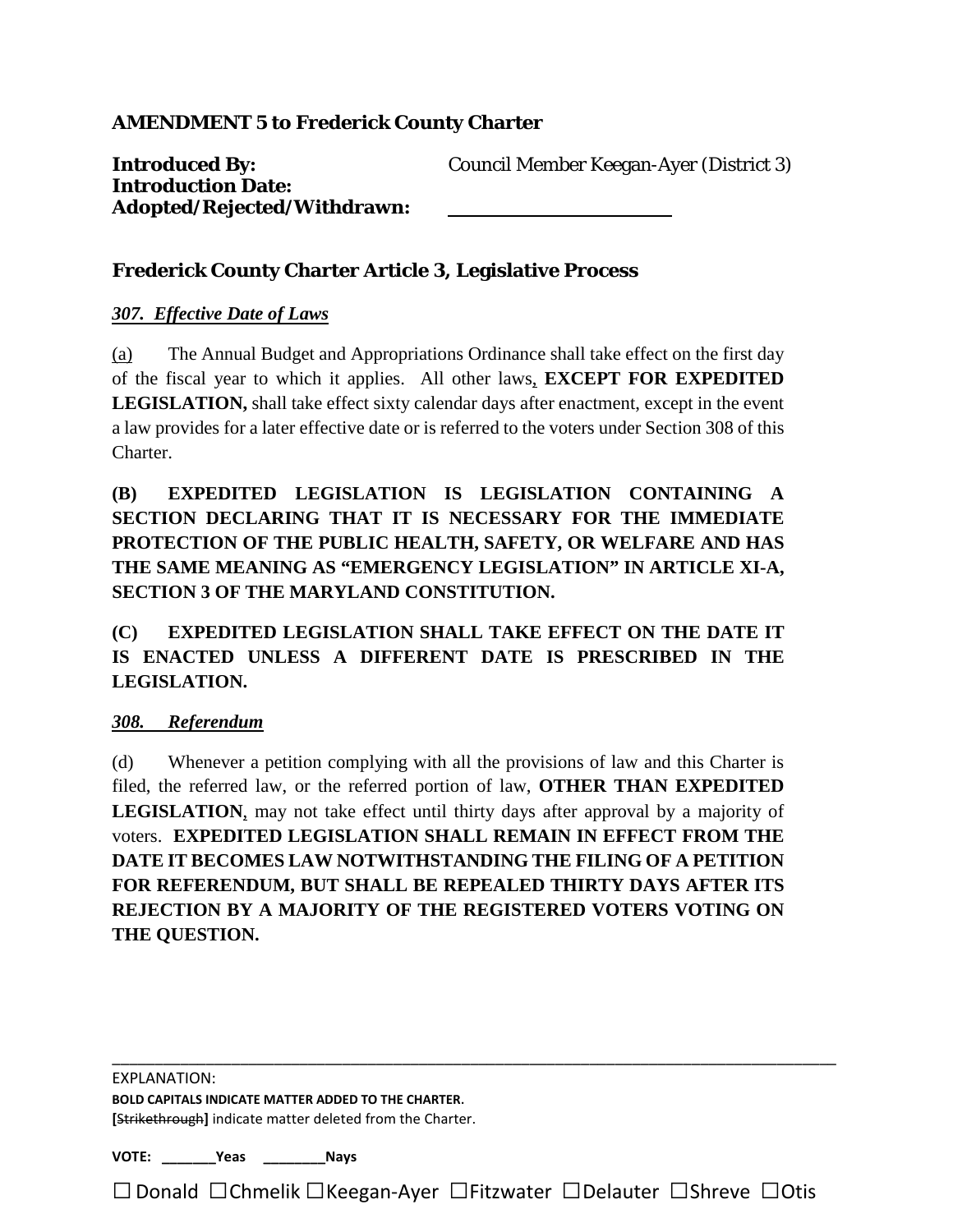## **AMENDMENT 6** to **Frederick County Charter**

**Introduced By:** Council Member Shreve (At-Large) **Introduction Date:** May 22, 2018 **Adopted/Rejected/Withdrawn:**

#### **Frederick County Charter Article 2, County Council**

#### *209. Vacancies*

(a) A vacancy occurs when a council member, prior to the expiration of the term for which elected, dies, resigns from office, or becomes disqualified to hold office pursuant to Section 208 of this Charter.

(b) When a vacancy occurs, the remaining council members within forty-five days shall appoint a person to serve the unexpired term of office. The appointee shall be selected by a majority vote of the remaining council members. The appointee shall meet the same qualifications and residence requirements and, when succeeding a party **COUNCIL** member **WHO WAS ELECTED AS A MEMBER OF A POLITICAL PARTY, THE APPOINTEE**, shall be a member of the same political party as the person **COUNCIL MEMBER VACATING OFFICE WAS IN THE MOST RECENT ELECTION** who vacated office.

(c) When succeeding a party **COUNCIL** member **WHO WAS ELECTED AS A MEMBER OF A POLITICAL PARTY,** the appointee shall be selected from a list of three persons submitted to the Council by the County central committee of the political party affiliated with the person **COUNCIL MEMBER VACATING OFFICE WAS IN THE MOST RECENT ELECTION** vacating office, provided the list is submitted within thirty days from the date a vacancy occurs. If no such list is submitted within thirty days, or if the council member vacating office is not a member of a political party, the Council shall appoint the person it deems best qualified to hold office regardless of the person's party affiliation, if any, provided the appointee meets the qualifications and residency requirements provided in subsection (b) of this section.

(d) If the Council fails to fill a vacancy pursuant to the provisions of this section, the Executive shall appoint a person to fill the vacancy. If the County central committee submitted a list of names pursuant to subsection (c) of this section, the person appointed shall be selected from the list. If no such list has been submitted, the Executive shall appoint the person the Executive deems best qualified to hold office regardless of the person's party affiliation, if any, provided the appointee meets the same qualifications and residence requirements as the person who vacated office.

\_\_\_\_\_\_\_\_\_\_\_\_\_\_\_\_\_\_\_\_\_\_\_\_\_\_\_\_\_\_\_\_\_\_\_\_\_\_\_\_\_\_\_\_\_\_\_\_\_\_\_\_\_\_\_\_\_\_\_\_\_\_\_\_\_\_\_\_\_\_\_\_\_\_\_\_\_\_\_\_\_\_\_\_\_

□ Donald □Chmelik □Keegan-Ayer □Fitzwater □Delauter □Shreve □Otis

**FXPLANATION: BOLD CAPITALS INDICATE MATTER ADDED TO THE CHARTER**. **[**Strikethrough**]** indicate matter deleted from the Charter.

**VOTE: \_\_\_\_\_\_\_Yeas \_\_\_\_\_\_\_\_Nays**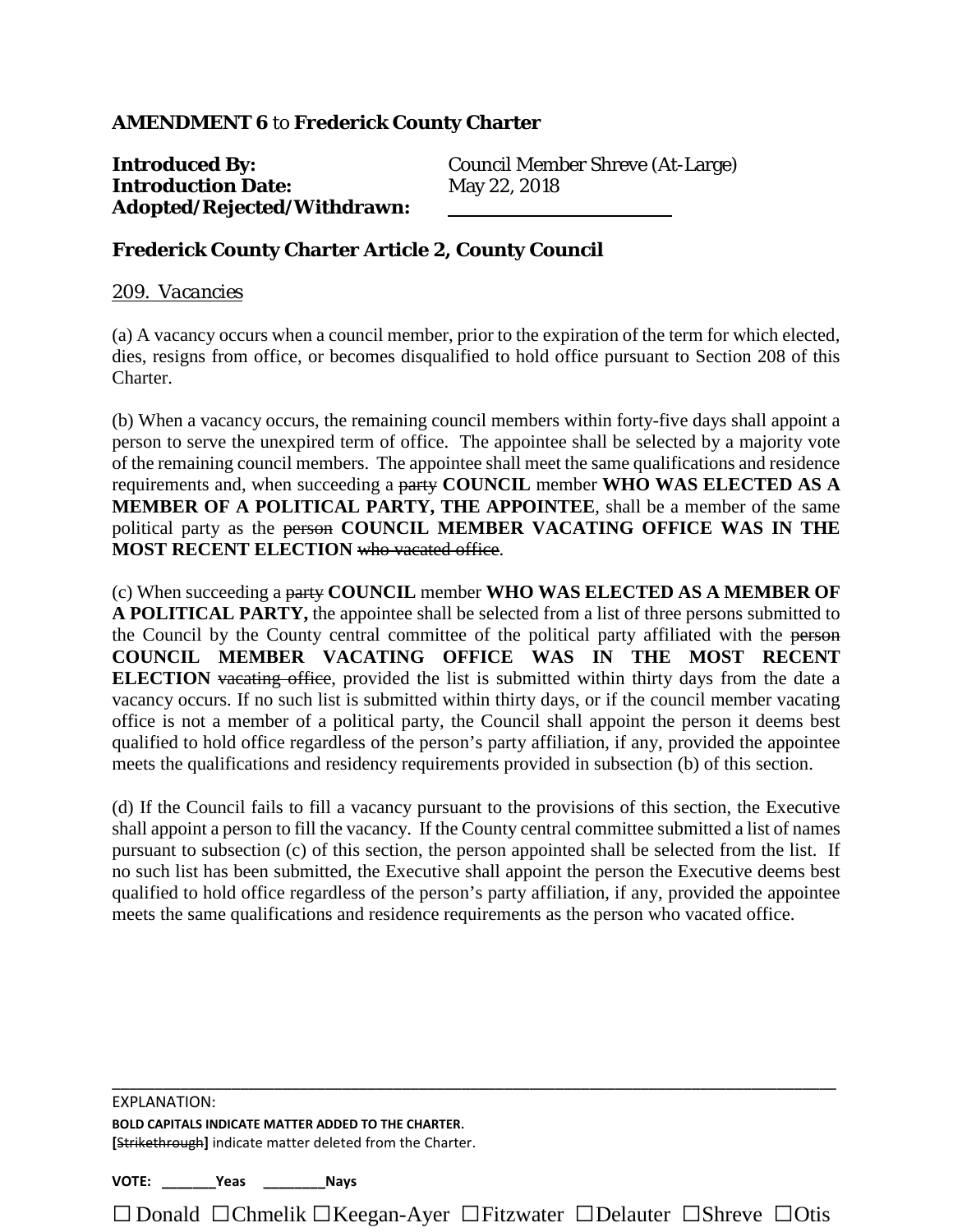**Introduction Date:** May 22, 2018 **Adopted/Rejected/Withdrawn:**

**Introduced By:** Council Member Chmelik (District 2)

## **Frederick County Charter Article 5, Budget and Finance**

#### *503. Preparation of the County Budget*

(a) Not later than April 15 of each year, the Executive shall prepare and submit a proposed Budget to the Council for the ensuing fiscal year. The proposed Budget shall present a complete financial plan for the Government reflecting anticipated revenues from all sources, expenditures, and any surplus or deficit in the general or special funds of the Government.

(b) During preparation of the Budget, the Executive shall hold at least two public hearings to receive public comment. One hearing shall be held in December to receive proposals for inclusion in the Budget. The other shall be held in March to receive comments on budget requests. The Executive shall provide sufficient notice of the public hearings and shall cause to be published in at least one newspaper of general circulation in the County a notice of the date, time and place of each public hearing. If the Executive determines that no such newspaper exists in the County, the Executive shall use whatever media it deems most suited to satisfy the public notice requirements of this section. The Executive shall prepare a draft Budget and make it available to the public prior to the March hearing date.

(c) The proposed Budget shall be reproduced and made available to the public.

#### **(D) THE COUNTY EXECUTIVE MAY INCREASE FUNDING TO THE COMMUNITY PARTNERSHIP GRANT BY NO MORE THAN 15% ABOVE THE PRIOR FISCAL YEAR'S BUDGET FUNDING.**

EXPLANATION:

**BOLD CAPITALS INDICATE MATTER ADDED TO THE CHARTER**. **[**Strikethrough**]** indicate matter deleted from the Charter.

**VOTE: \_\_\_\_\_\_\_Yeas \_\_\_\_\_\_\_\_Nays**

□Donald □Chmelik □Keegan-Ayer □Fitzwater □Delauter □Shreve □Otis